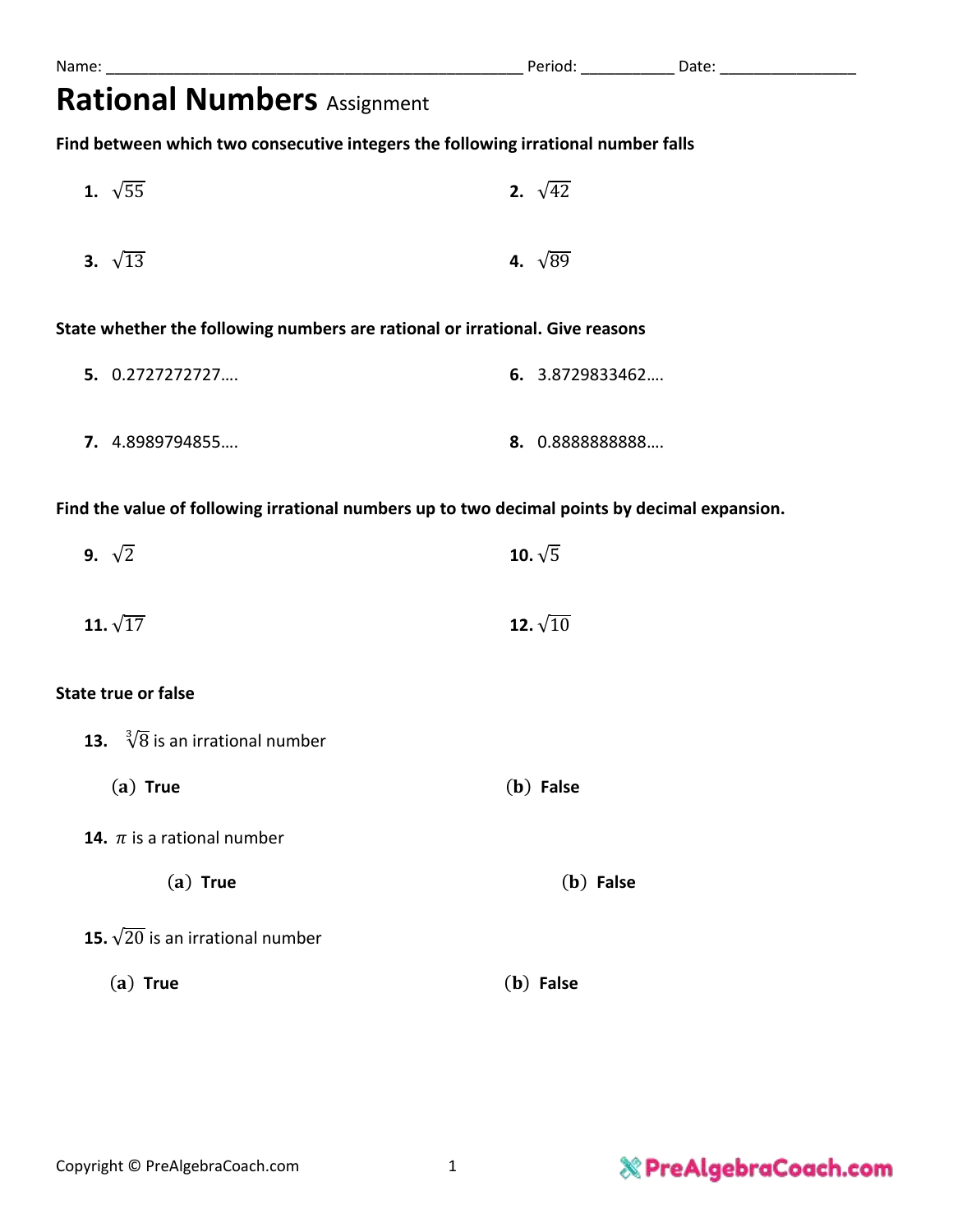## **Rational Numbers** Assignment

**ANSWERS**

**Find between which two consecutive integers the following irrational number falls**

- 1.  $\sqrt{55}$ **The greatest perfect square less than 55 is 49 = 7<sup>2</sup>.** The least perfect square greater than 55 is  $64 = 8^2$ . √55 falls between the two consecutive integers, **7 and 8.**
- **2.**  $\sqrt{42}$

The greatest perfect square less than 42 is  $36 = 6^2$ . The least perfect square greater than 42 is 49 =  $7^2$ . √42 falls between the two consecutive integers, **6 and 7.**

**3.**  $\sqrt{13}$ 

The greatest perfect square less than  $13$  is  $9 = 3^2$ . The least perfect square greater than 13 is  $16 = 4^2$ . √13 falls between the two consecutive integers, **3 and 4.**

**4.**  $\sqrt{89}$ 

The greatest perfect square less than 89 is  $81 = 9^2$ . The least perfect square greater than 89 is 100 = 10<sup>2</sup>. √42 falls between the two consecutive integers, **9 and 10.**

#### **State whether the following numbers are rational or irrational. Give reasons**

**5. 0.2727272727….**

0.2727272727…. is a **rational number** as the digits represent a repetitive pattern and the number can <u>also be represented as a simple fraction  $\frac{3}{11}$ .</u>

**6. 3.8729833462….**

3.8729833462…. is an **irrational number** as the digits represents a non-repetitive pattern and the number cannot be represented as a simple fraction.

### **& PreAlgebraCoach.com**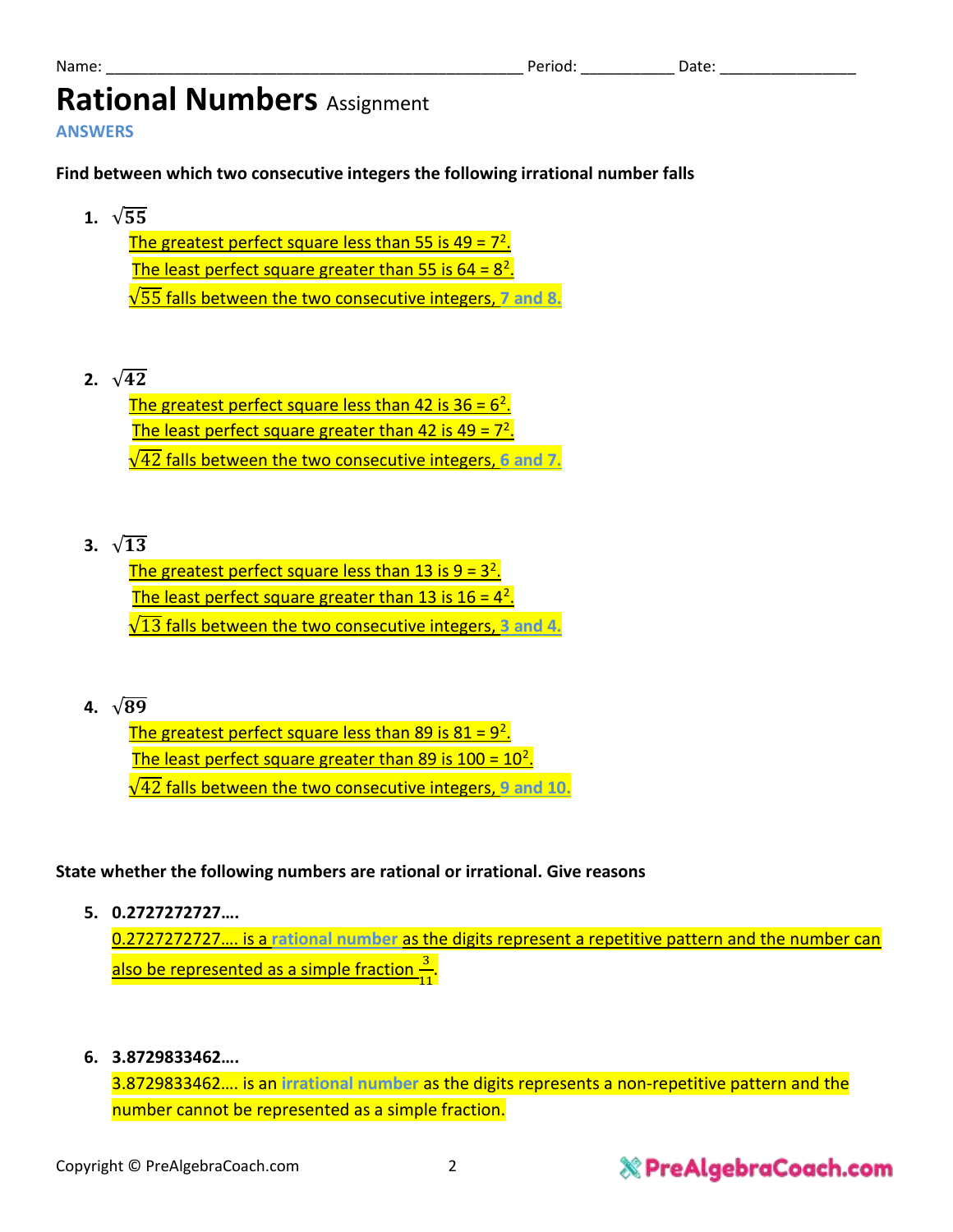# **Rational Numbers** Assignment

**7. 4.8989794855….**

4.8989794855…. is an **irrational number** as the digits represents a non-repetitive pattern and the number cannot be represented as a simple fraction.

**8. 0.8888888888….**

0.8888888888…. is a **rational number** as the digits represent a repetitive pattern and the number can also be represented as a simple fraction  $\frac{8}{9}$ .

**Find the value of following irrational numbers up to two decimal points by decimal expansion.**

| 9. | $\sqrt{2}$                                                                                                                                                         |
|----|--------------------------------------------------------------------------------------------------------------------------------------------------------------------|
|    | $\sqrt{2}$ is between the two perfect squares $\sqrt{1}$ and $\sqrt{4}$ . So, $\sqrt{2}$ is between 1 and 2. To get more precise we                                |
|    | will look at the tenths between 1 and 2.                                                                                                                           |
|    | Is $\sqrt{2}$ is between 1.2 and 1.3 try and check 1.2 <sup>2</sup> < 3 < 1.3 <sup>2</sup> . But 1.2 <sup>2</sup> = 1.44 and 1.3 <sup>2</sup> = 1.69 these squares |
|    | are small.                                                                                                                                                         |
|    | Is $\sqrt{2}$ is between 1.3 and 1.4 try and check 1.3 <sup>2</sup> < 3 < 1.4 <sup>2</sup> . But 1.3 <sup>2</sup> = 1.69 and 1.4 <sup>2</sup> = 1.96 these squares |
|    | are also small.                                                                                                                                                    |
|    | Is $\sqrt{2}$ is between 1.4 and 1.5 try and check 1.4 <sup>2</sup> < 3 < 1.5 <sup>2</sup> . 1.4 <sup>2</sup> = 1.96 and 1.5 <sup>2</sup> = 2.25;                  |
|    | 1.96 < 2 < 2.25 therefore 1.4 < $\sqrt{2}$ < 1.5 So, $\sqrt{2}$ lies between 1.4 and 1.5.                                                                          |
|    | For the next decimal look at the tenths between 1.4 and 1.5 by trial and error method we found that                                                                |
|    | $\sqrt{2}$ lies between 1.41 and 1.42 as 1.41 <sup>2</sup> = 1.9881 and 1.42 <sup>2</sup> = 2.0164.                                                                |

Therefore, first two decimal place values of  $\sqrt{2}$  is 1.41....

**10.**  $\sqrt{5}$ 

 $\sqrt{5}$  is between the two perfect squares  $\sqrt{4}$  and $\sqrt{9}$ . So, $\sqrt{5}$  is between 2 and 3. To get more precise we will look at the tenths between 2 and 3.

<u>Is √5 is between 2.1 and 2.2 try and check 2.1<sup>2</sup> < 5 < 2.2<sup>2</sup>. But 2.1<sup>2</sup> = 4.41 and 2.2<sup>2</sup> = 4.84 these squares</u> are small.

<u>Is √5 is between 2.2 and 2.3 try and check 2.2<sup>2</sup> < 5 < 2.3<sup>2</sup>; 2.2<sup>2</sup> = 4.84 and 2.3<sup>2</sup> = 5.29;</u>

 $4.84 < 5 < 5.29$  therefore 2.2 $< \sqrt{5} < 2.3$  so,  $\sqrt{5}$  lies between 2.2 and 2.3.

For the next decimal look at the tenths between 2.2 and 2.3 by trial and error method we found that

 $\sqrt{5}$  lies between 2.24 and 2.25 as 2.24<sup>2</sup> = 4.9952 and 2.25<sup>2</sup> = 5.0625

Therefore, first two decimal place values of √ **is 2.24….**

### **& PreAlgebraCoach.com**